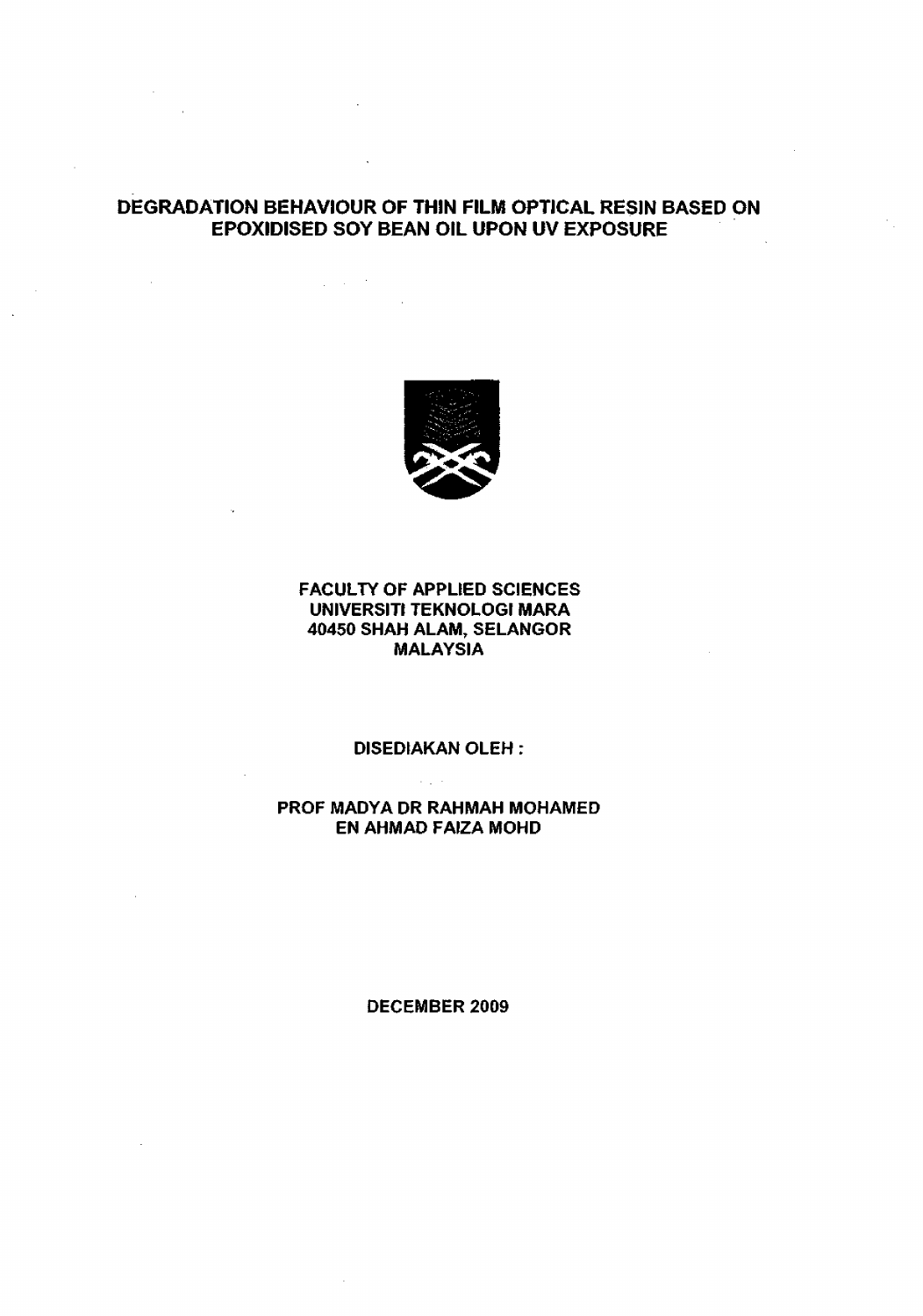PROJECT TEAM MEMBERS

### **PROF MADYA DR RAHMAH MOHAMED**  Project Leader

.<br>........ Signature

 $\hat{\mathcal{A}}$ 

EN AHMAD FAIZA MOHD Project Member

.<br>....

 $\bar{z}$ 

 $\mathcal{A}^{\prime}$ 

 $\sim 10$ 

 $\hat{\mathcal{A}}$ 

Tandatangan

 $\mathbb{R}^2$ 

J.

 $\frac{1}{2}$ 

 $\bar{z}$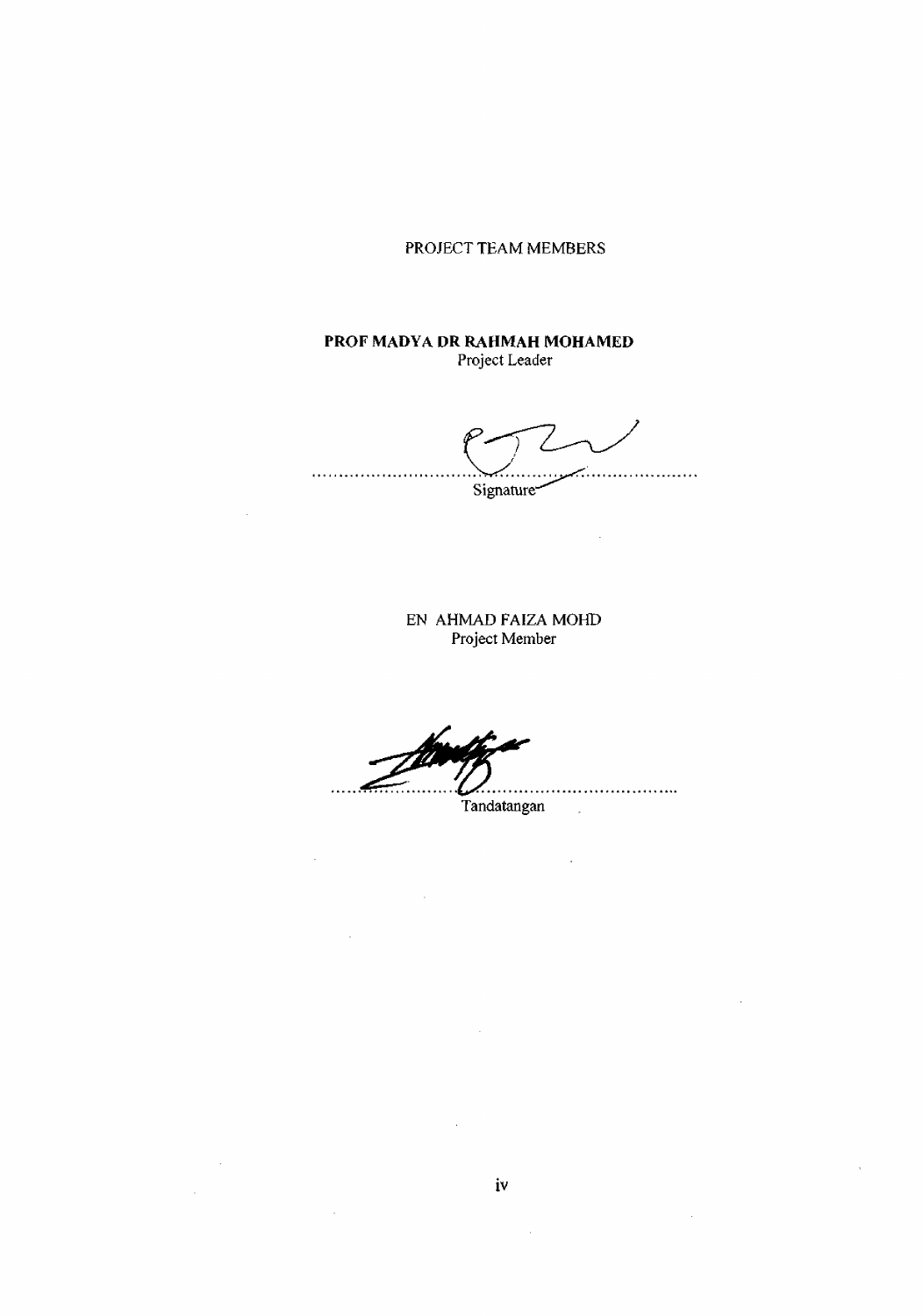# TABLE OF CONTENT

 $\mathbb{H}^{\perp}$ 

 $\hat{\mathcal{A}}$ 

 $\sim$ 

|     | <b>ACKNOWLEDGEMENT</b>                  | $\mathbf{v}$            |
|-----|-----------------------------------------|-------------------------|
|     | <b>TABLE OF CONTENT</b>                 | vi - xii                |
|     | <b>LIST OF FIGURE</b>                   | $ix - xi$               |
|     | <b>LIST OF TABLE</b>                    | $xi - xii$              |
|     | <b>ABSTRACT</b>                         | xiii                    |
|     | <b>CHAPTER</b>                          |                         |
| 1.0 | <b>INTRODUCTION</b>                     |                         |
| 1.1 | <b>Background And Problem Statement</b> | $2 - 3$                 |
| 1.2 | <b>Significance Of Study</b>            | $\overline{\mathbf{4}}$ |
| 1.3 | <b>Objectives Of Study</b>              | 5                       |

# 2.0 LIRERATURE REVIEW

 $\sim$   $\sim$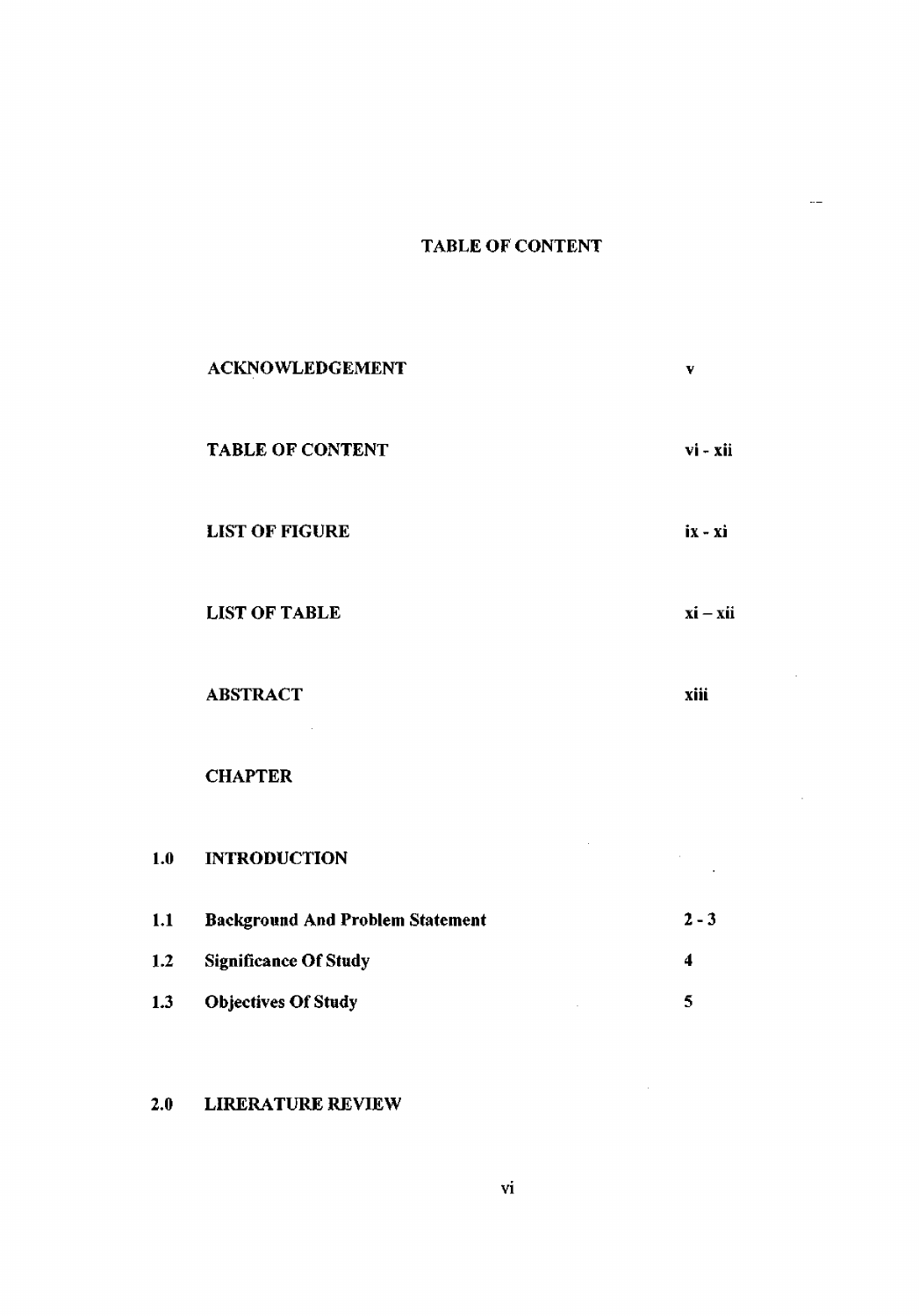| 2.1   | Application of epoxy resins in industries        | 7  |
|-------|--------------------------------------------------|----|
| 2.2   | <b>UV Curable Polymer</b>                        | 10 |
| 2.3   | Materials, apparatus and methods                 | 11 |
| 2.4   | <b>Modification of Epoxidized Soybean Oils</b>   | 12 |
| 2.5   | <b>Sample preparations</b>                       | 12 |
| 2.6   | <b>Characterizations and measurements</b>        | 13 |
| 2.6.1 | Oxirane oxygen content testing                   | 13 |
| 2.6.2 | <b>FTIR</b> analysis(Spectrum One, Perkin Elmer) | 14 |
| 2.6.3 | UV-visible (Model Lambda 35-Perkin Elmer)        | 14 |
| 2.6.4 | <b>TGA</b> analysis                              | 14 |

 $\sim$ 

# 3.0 RESULTS AND DISCUSSIONS

| 3.1          | Characterization of <i>uncured</i> acrylated Epoxidized Soybean |     |  |
|--------------|-----------------------------------------------------------------|-----|--|
|              | Oil                                                             | 16  |  |
| <b>3.1.1</b> | Oxirance oxygen content (%OOC)                                  | 17  |  |
| 3.1.2        | Numerical Magnetic Resonance NMR analysis                       |     |  |
|              | for <i>uncured</i> ESO                                          | 17. |  |
|              | 3.1.3 Fourier transform infrared analysis for <i>uncured</i>    |     |  |
|              | acrylated ESO                                                   | 19  |  |
| 3.2          | Degradations characterization of cured acrylated                |     |  |
|              | <b>Epoxidized Soybean Oil</b>                                   | 20  |  |
|              | 3.2.1 TGA Analysis                                              | 20  |  |

 $\mathcal{L}^{\text{max}}_{\text{max}}$  and  $\mathcal{L}^{\text{max}}_{\text{max}}$